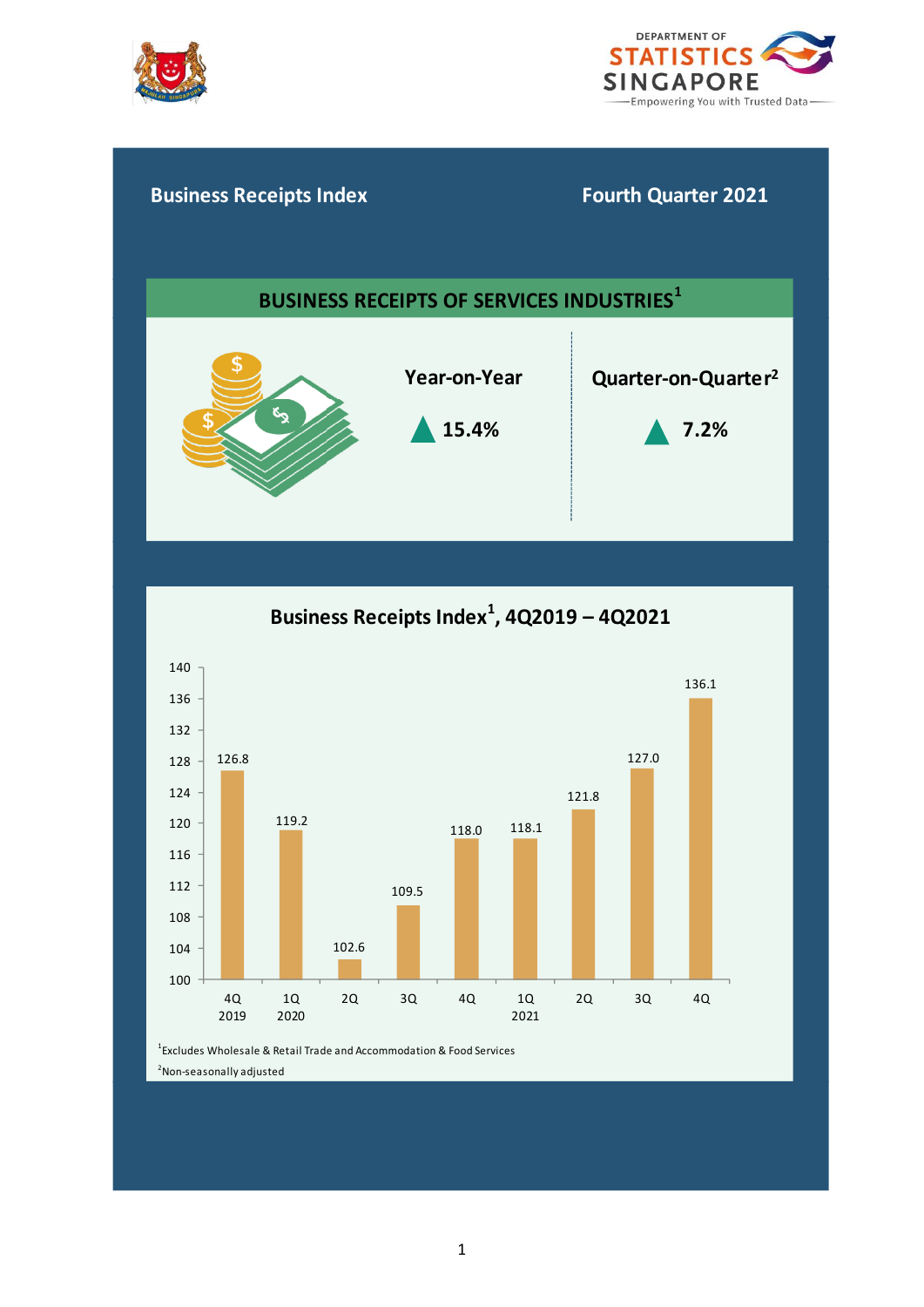# **OVERVIEW – SERVICES INDUSTRIES**

Overall business receipts of the services industries (excluding Wholesale Trade, Retail Trade and Accommodation & Food Services) increased 15.4% in 4Q2021 compared to the same quarter in 2020. All industries registered higher business receipts on a year-on-year basis.

On a quarter-on-quarter basis, overall business receipts (non-seasonally adjusted) grew by 7.2% in 4Q2021. All industries registered higher business receipts compared to the previous quarter.

# **Year-on-Year Change**

The Transportation & Storage industry recorded a year-onyear growth of 49.3% due mainly to the air and water transport segments. Air transport firms saw an increase in business activities due to the easing of some global travel restrictions. Shipping lines saw an increase in freight rates and volume in 4Q2021, resulting in higher revenue for the water transport segment.

Similarly, the Information & Communications industry reported an increase of 32.4% in receipts, attributed mainly to higher turnover from firms engaged in software publishing (which includes games publishing) and online marketplaces.

The Professional Services industry registered an increase of 9.9% in turnover. Within the industry, firms engaged in legal, architectural & engineering and business & management consultancy activities reported an increase in revenue.

# **Quarter-on-Quarter Change<sup>3</sup>**

The Recreation & Personal Services industry registered an increase of 25.6% in receipts in 4Q2021 over 3Q2021, led by the attractions and gaming segments.

The Professional Services industry reported a quarter-onquarter growth of 13.4% in revenue, mainly from head office and architectural & engineering activities.

Similarly, the Information & Communications industry recorded an increase of 11.8% in turnover, attributed mainly to online marketplaces which received higher service fees due to increased transactions over their platforms in the fourth quarter.



<sup>3</sup> Non-seasonally adjusted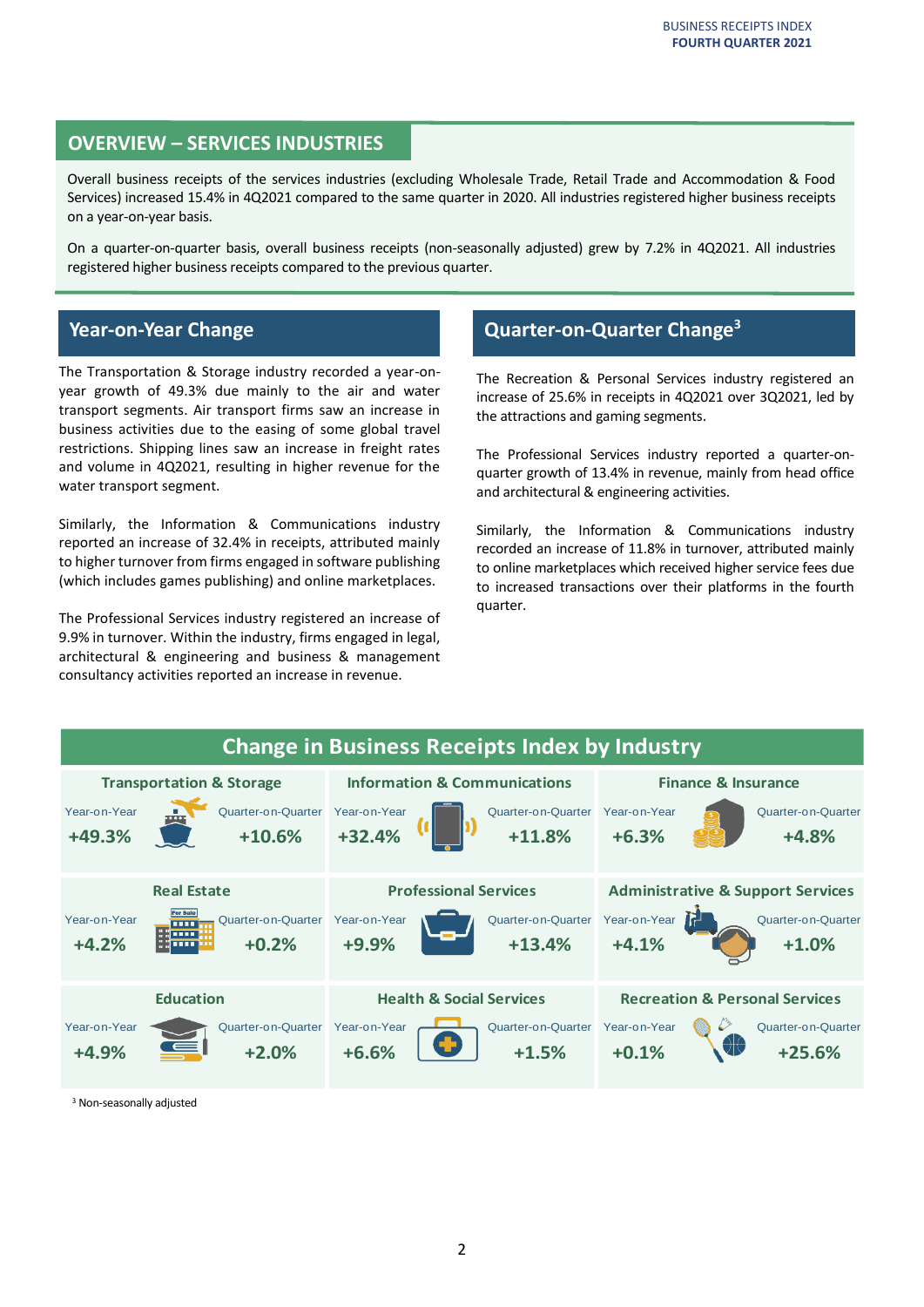| Table I Percentage Change of Business Receipts index at Current Prices (2014–100) |                     |           |                                        |           |
|-----------------------------------------------------------------------------------|---------------------|-----------|----------------------------------------|-----------|
| Industry                                                                          | Year-on-Year Change |           | Quarter-on-Quarter Change <sup>4</sup> |           |
|                                                                                   | 4Q21/4Q20           | 3Q21/3Q20 | 4Q21/3Q21                              | 3Q21/2Q21 |
| Total Services <sup>5</sup>                                                       | 15.4                | 16.0      | 7.2                                    | 4.3       |
| Transport & Storage <sup>6</sup>                                                  | 49.3                | 41.8      | 10.6                                   | 14.9      |
| Information & Communications                                                      | 32.4                | 37.5      | 11.8                                   | 6.8       |
| Financial & Insurance                                                             | 6.3                 | 7.6       | 4.8                                    | 0.4       |
| Real Estate                                                                       | 4.2                 | 14.4      | 0.2                                    | 4.3       |
| <b>Professional Services</b>                                                      | 9.9                 | 10.4      | 13.4                                   | 1.8       |
| Administrative & Support Services                                                 | 4.1                 | 2.8       | 1.0                                    | 3.3       |
| Education                                                                         | 4.9                 | 7.4       | 2.0                                    | 4.7       |
| Health & Social Services                                                          | 6.6                 | 9.3       | 1.5                                    | 3.8       |
| Recreation & Personal Services <sup>7</sup>                                       | 0.1                 | $-12.9$   | 25.6                                   | $-13.4$   |

## **Table 1 Percentage Change of Business Receipts Index at Current Prices (2014=100)**

<sup>4</sup> Non-seasonally adjusted

<sup>5</sup>Excluding Wholesale & Retail Trade and Accommodation & Food Services

 $6$  Comprises land transport, water transport, air transport, warehousing & support activities for transport and postal & courier activities

 $7$  Comprises arts, entertainment & recreation, membership organisations' activities (e.g. business and professional membership organisations, religious organisations and interest groups), repair of computers, personal, household goods & vehicles and other personal services activities.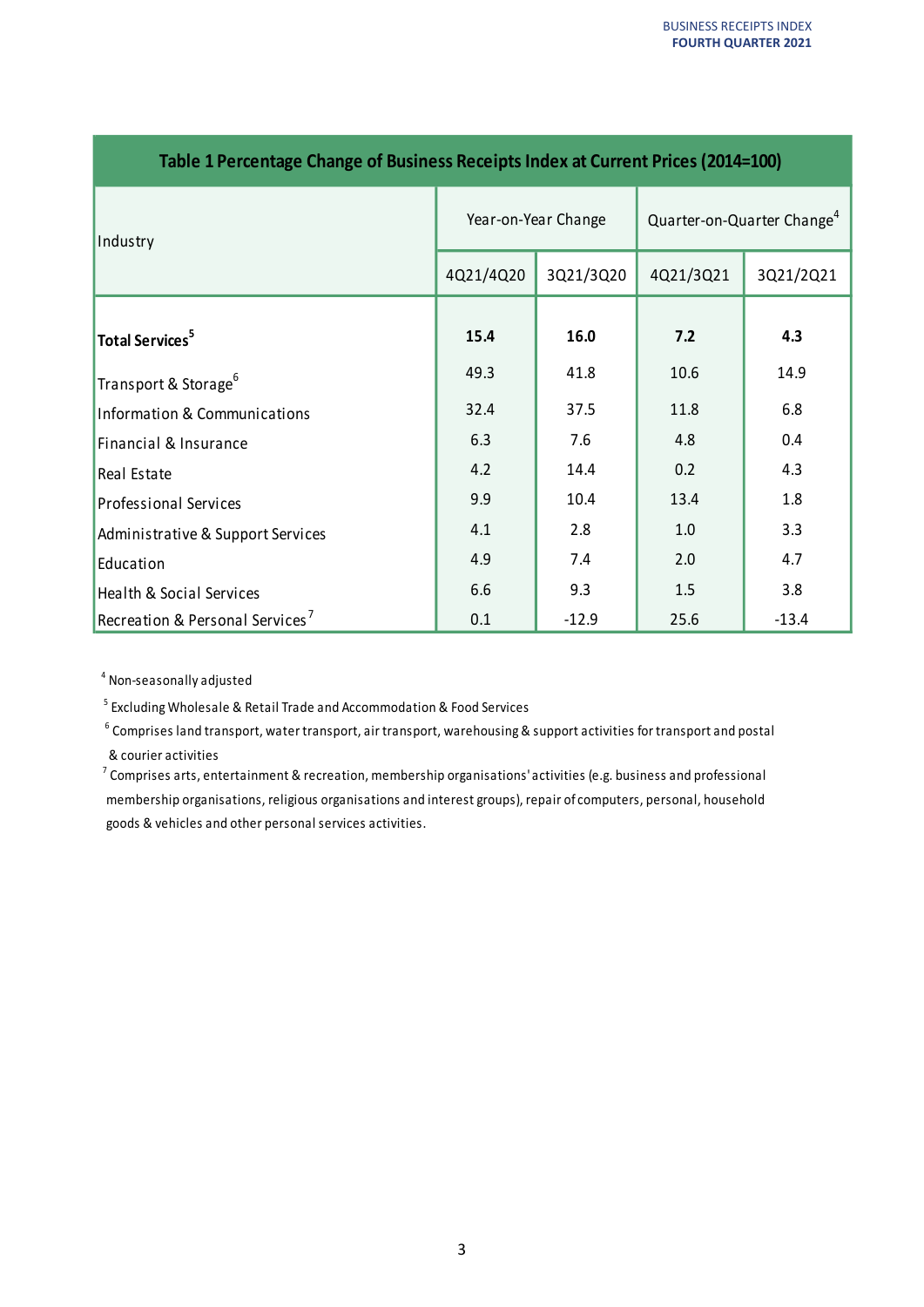# **EXPLANATORY NOTES**

## **Introduction**

The Business Receipts Index (BRI) for the services industries (excluding Wholesale Trade, Retail Trade and Accommodation & Food Services) measures the short-term changes in the amount of business or operating receipts on a quarterly basis. The BRI is compiled at current prices.

Business or operating receipts is the income earned from business operations (i.e. includes income from services rendered, sale of goods, commission fees as well as rental of premises and machinery & equipment).

To reflect the changes in the structure of the services industries over the years, the weighting pattern of the index series is revised regularly. The BRI series have been re-based from base year 2008 to 2014. The new BRI series (2014=100) has been released with effect from 1Q2015 report.

## **Data Collection**

Data for the compilation of the index is sourced from administrative data as well as the Quarterly Survey of Services (QSS) and Survey of Quarterly National Income Estimates conducted by the department.

The 2014-based BRI is compiled based on survey and administrative records of more than 11,000 enterprises.

## **Index Compilation**

To derive the BRI at detailed industry level, the quarterly business receipts for that industry is divided by the average quarterly business receipts for the same industry in the base year.

The overall BRI is then computed by combining the indices of the detailed industries, using weights which measure each industry's relative importance in the overall services sector.